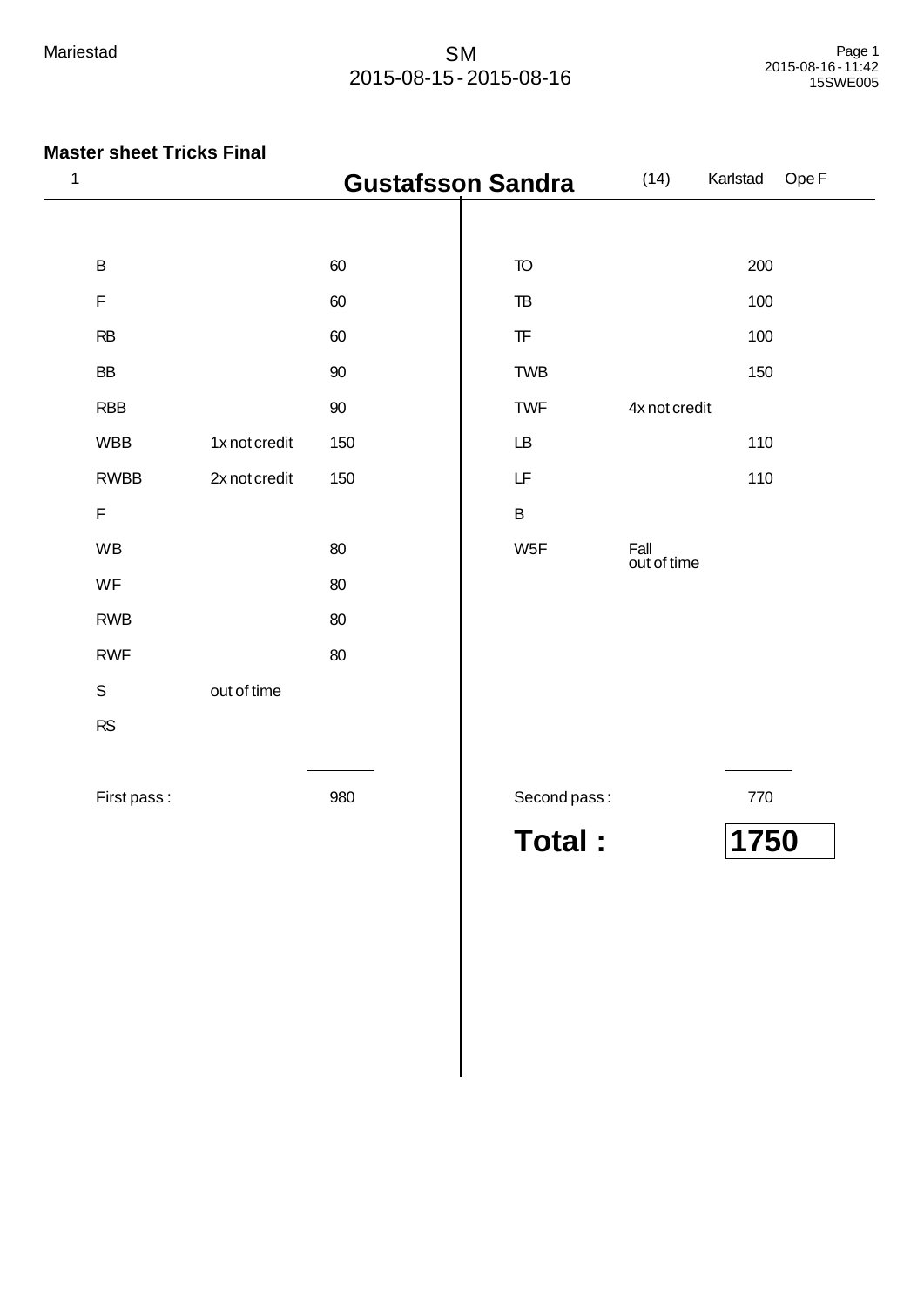| $\sqrt{2}$             |               | <b>Johansson Tove</b> |                                                  | (52)                | Linköping Ope F |
|------------------------|---------------|-----------------------|--------------------------------------------------|---------------------|-----------------|
|                        |               |                       |                                                  |                     |                 |
| <b>POS</b>             |               |                       | <b>TWB</b>                                       |                     | 150             |
| <b>WBB</b>             |               | 150                   | <b>TWF</b>                                       |                     | 150             |
| <b>RWBB</b>            |               | 150                   | ${\tt TS}$                                       |                     | 130             |
| ${\sf BB}$             |               | 90                    | <b>RTS</b>                                       | 3x not credit       |                 |
| <b>RBB</b>             |               | 90                    | $\mathbb{T}\mathbb{B}$                           |                     | 100             |
| BB                     |               |                       | $\ensuremath{\mathsf{T}}\ensuremath{\mathsf{F}}$ |                     | 100             |
| $\mathsf F$            |               | 60                    | <b>RTB</b>                                       |                     | 100             |
| $\sf B$                |               | 60                    | <b>RTF</b>                                       |                     | 100             |
| $\sf RF$               |               | 60                    | $\ensuremath{\mathsf{TB}}$                       |                     |                 |
| WB                     |               | 80                    | <b>TBB</b>                                       |                     | 200             |
| WF                     |               | 80                    | <b>RTBB</b>                                      | Fall<br>out of time |                 |
| <b>RWB</b>             |               | 80                    |                                                  |                     |                 |
| <b>RWF</b>             | 3x not credit |                       |                                                  |                     |                 |
| $\mathsf{L}\mathsf{B}$ |               | 110                   |                                                  |                     |                 |
| LF                     |               | 110                   |                                                  |                     |                 |
| $\mathsf S$            |               | 40                    |                                                  |                     |                 |
| RS                     | out of time   |                       |                                                  |                     |                 |
| First pass:            |               | 1160                  | Second pass:                                     |                     | 1030            |
|                        |               |                       | <b>Total:</b>                                    |                     | 2190            |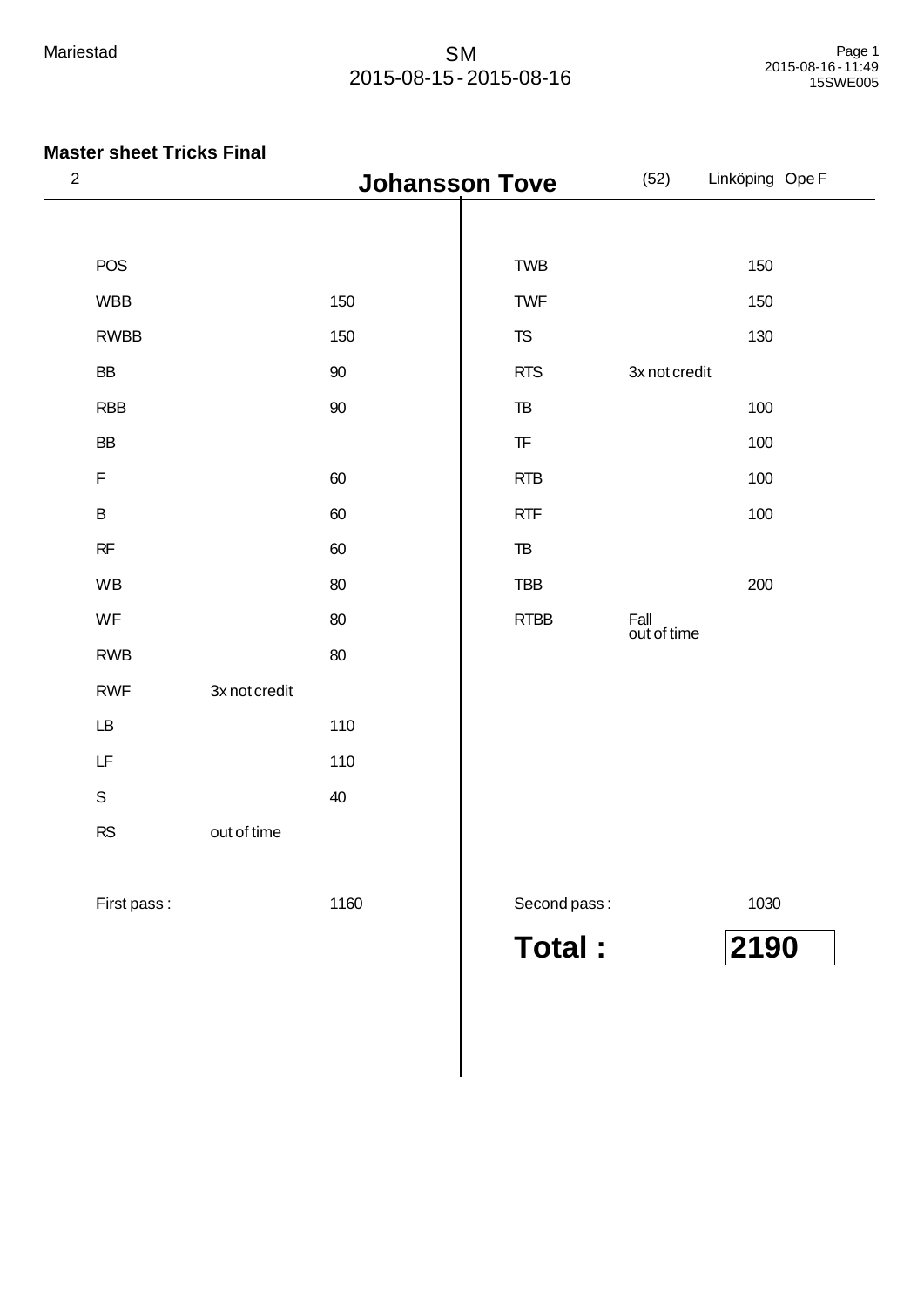| $\mathbf{3}$ |                          | <b>Cederquist Linnéa</b> |                | (5)           | Nyköping Ope F |
|--------------|--------------------------|--------------------------|----------------|---------------|----------------|
|              |                          |                          |                |               |                |
|              | <b>WO</b>                | 150                      | <b>TO</b>      |               | 200            |
|              | $\sf B$                  | 60                       | T <sub>B</sub> |               | 100            |
|              | F                        | 60                       | T <sub>F</sub> |               | 100            |
|              | <b>RB</b>                | 60                       | <b>TS</b>      |               | 130            |
|              | <b>BB</b>                | 90                       | <b>TWB</b>     |               | 150            |
|              | <b>RBB</b>               | 90                       | <b>TWF</b>     |               | 150            |
|              | <b>WBB</b>               | 150                      | <b>WLB</b>     |               | 160            |
|              | <b>RWBB</b>              | 150                      | LF             |               | 110            |
|              | $\mathsf F$              |                          | LB             |               | 110            |
|              | WB                       | 80                       | <b>WLF</b>     |               | 160            |
|              | WF                       | 80                       | $\sf B$        | out of time   |                |
|              | <b>RWB</b>               | 80                       | WF             | 5x not credit |                |
|              | <b>RWF</b>               | 80                       |                |               |                |
|              | $\mathsf S$              | 40                       |                |               |                |
|              | <b>RS</b><br>out of time |                          |                |               |                |
|              | First pass:              | 1170                     | Second pass:   |               | 1370           |
|              |                          |                          | <b>Total:</b>  |               | 2540           |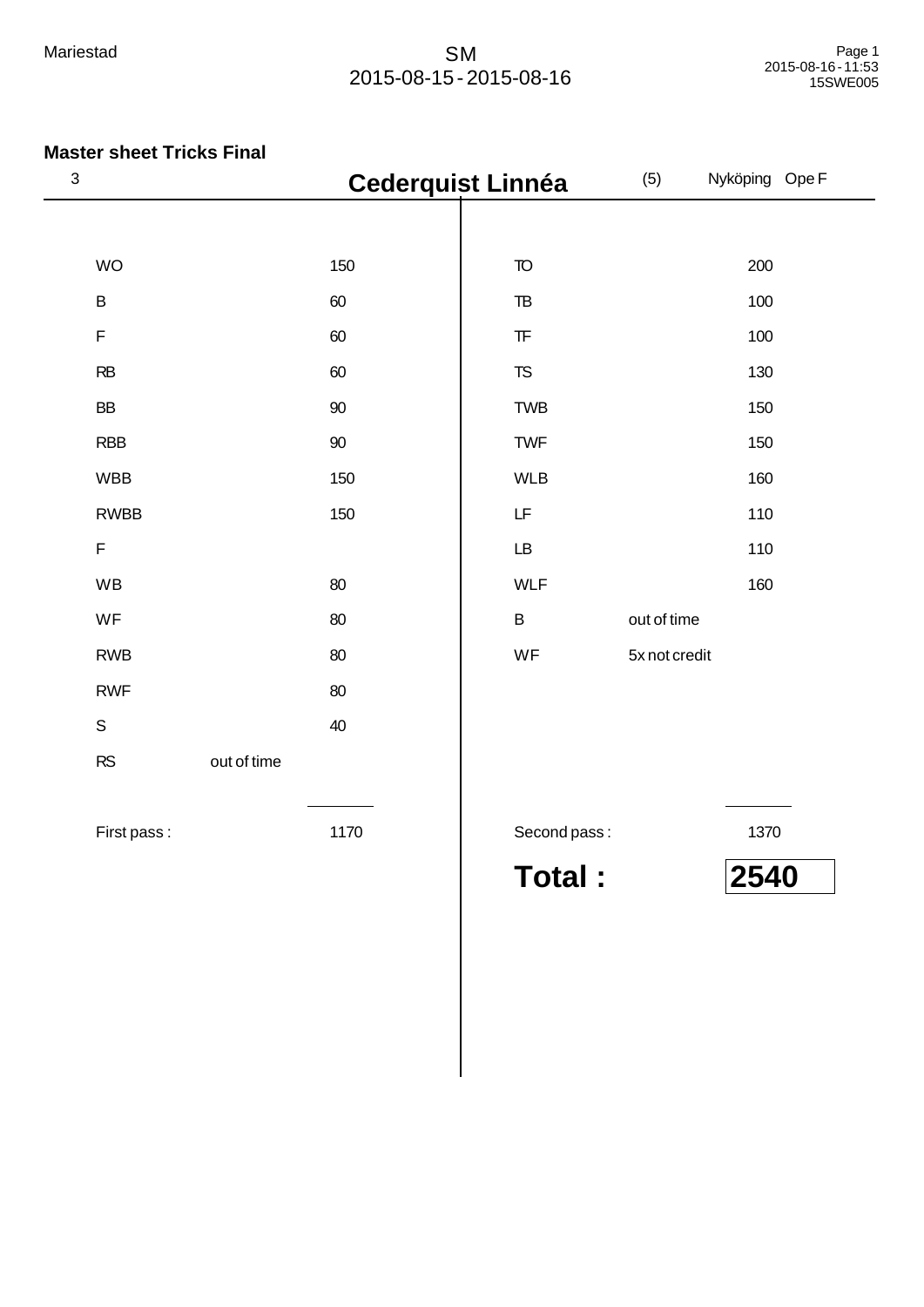| $\overline{\mathbf{4}}$                          |             |      | <b>Francke Lisa</b> |               | (11)          | Bromölla<br>Ope F |
|--------------------------------------------------|-------------|------|---------------------|---------------|---------------|-------------------|
|                                                  |             |      |                     |               |               |                   |
| T <sub>5</sub> B                                 |             | 350  |                     | <b>WLO</b>    |               | 260               |
| $\ensuremath{\mathsf{T}}\ensuremath{\mathsf{F}}$ |             | 100  |                     | <b>WLB</b>    |               | 160               |
| ${\tt TB}$                                       |             | 100  | LF                  |               |               | 110               |
| RTF                                              |             | 100  | LB                  |               |               | 110               |
| <b>RTB</b>                                       |             | 100  | <b>WLF</b>          |               |               | 160               |
| <b>TBB</b>                                       |             | 200  | $\sf B$             |               |               | 60                |
| <b>RTBB</b>                                      |             | 200  | <b>BB</b>           |               | 2x not credit | 90                |
| T <sub>5F</sub>                                  |             | 350  | <b>RBB</b>          |               | 2x not credit | 90                |
| $\mathsf T\!\mathsf O$                           |             | 200  |                     | <b>WBB</b>    |               | 150               |
| <b>RTO</b>                                       |             | 200  |                     | <b>RWBB</b>   |               | 150               |
| <b>TWO</b>                                       |             | 300  | $\mathsf F$         |               |               | 60                |
| <b>TWB</b>                                       |             | 150  | $\sf B$             |               |               |                   |
| $\ensuremath{\mathsf{T}}\ensuremath{\mathsf{F}}$ |             |      | WF                  |               | 5x not credit |                   |
| <b>TS</b>                                        | out of time |      | B                   |               |               |                   |
| <b>RTS</b>                                       |             |      |                     | <b>RWF</b>    | out of time   |                   |
|                                                  |             |      |                     | <b>RWB</b>    |               |                   |
|                                                  |             |      |                     |               |               |                   |
| First pass:                                      |             | 2350 |                     | Second pass:  |               | 1400              |
|                                                  |             |      |                     | <b>Total:</b> |               | 3750              |